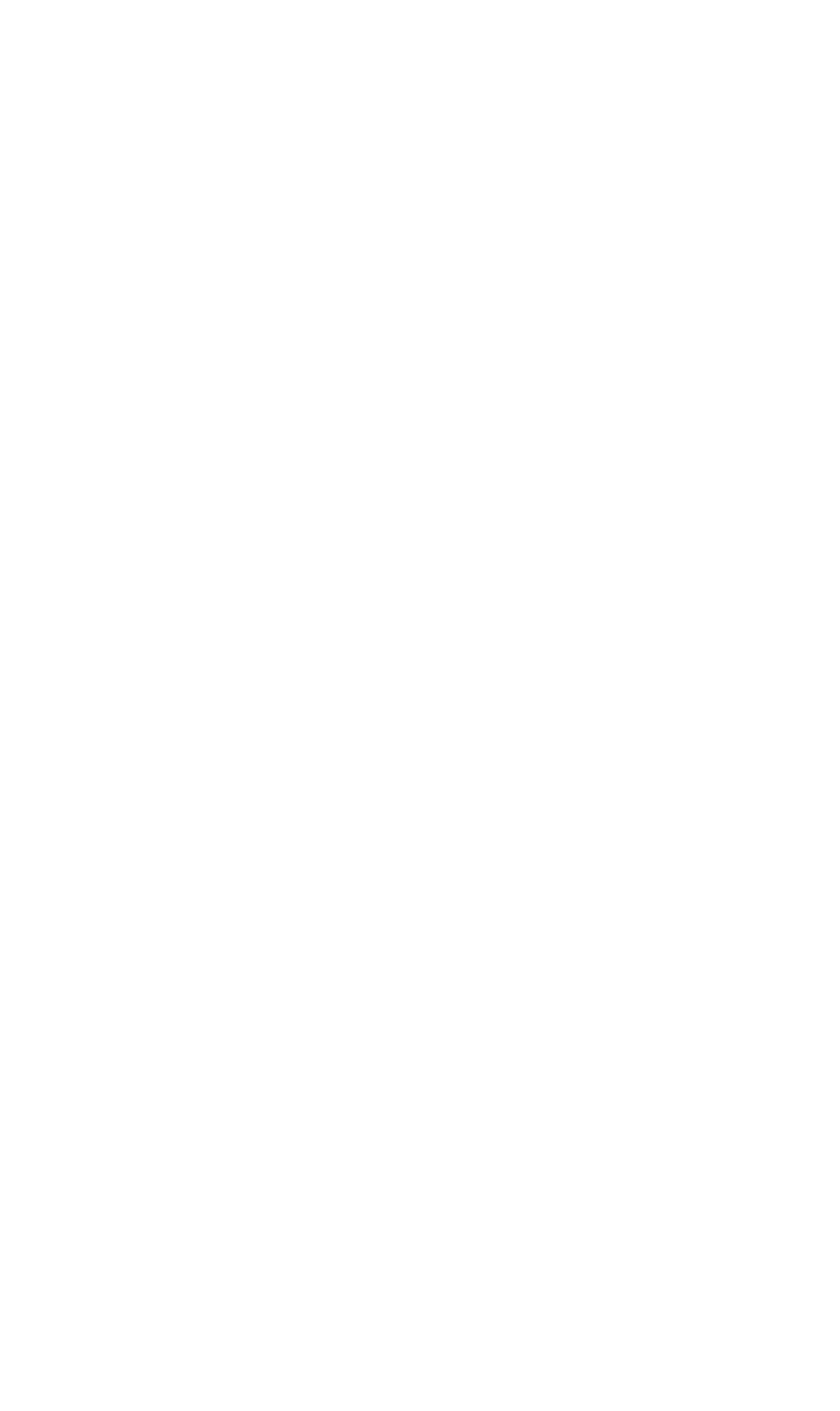# **A Bakhtiari Prose Text**

BY LT.-COL. D. L. R. LORIMER, C.I.E.

**4** THE assemblage of tribes known as the Bakhtiari occupy the mountain tract in Southern Persia lying roughly between longitudes 48 40' and 51 E, bounded on the south by the plains of Khuzistan and on the north by the districts of Chaharmahal, Faredan, and Khonsar, where the central Iranian Plateau blends into the great southern mountain range.

The Bakhtiari tribes fall into two main groups, the Haftlang and the Chahirlang. The Haftlang predominate both in numbers and importance and are almost entirely nomadic, while the Chaharlang are for the most part a settled population occupying the country round Qala' Tul in the south-east corner of the joint tribal territory.

For information regarding the history and social organization and conditions of the Bakhtiari reference may be made to Lord Curzon's Persia, vol. ii, and for an excellent summary including more recent material, to the valuable article entitled " The Bakhtiaris ", by Sir Arnold T. Wilson, in the Journal of *the* Central Asian Society, vol. xiii, part iii, 1926, pp. 205-25.

This essay contains a useful bibliography, to which may now be added the articles " Lur " and " Luristan ", by V. Minorsky, in the *Encyclopaedia of Islam* (1928). These articles give an admirable summary of what is known regarding the Lurs, the larger ethnological group of which the Bakhtiari are a fraction. They are further provided with bibliographies, which include Persian as well as European literary sources.

There is further to be mentioned the Kitab i Tarikh i  $Bakhti\bar{a}r\bar{i}$ , in Persian, by Sultan Muhammad Nāyīnī, compiled under the direction of the late distinguished Bakhtiari chief **JRAS. APRIL 1930. 2 3**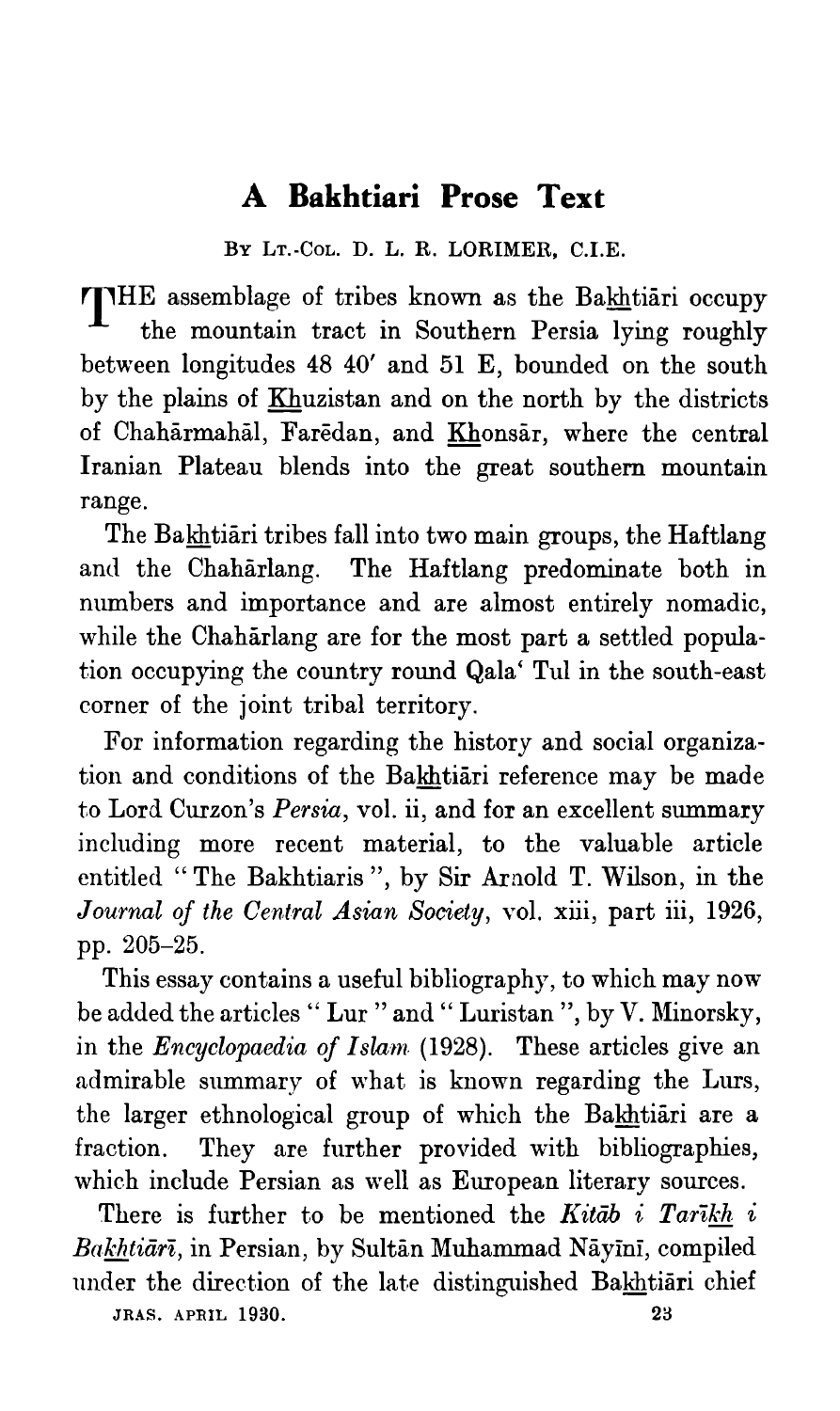Haji 'Ali Quli Khan, Sardar As'ad, completed in the year **1333 A.H.** This work consists of about 600 fscp. lithographed pages. A considerable portion of it is formed by quotations from the works of European writers, e.g. Layard, Curzon, etc., which are of no value to those who have access to the originals, but there are also quotations from Persian works, and, more valuable still, original historical and topographic matter with some references to tribal organization, administration, and customs. It is a pity that this original element of the work was not developed in greater completeness and detail. The book is not easy to obtain, and I have to thank Sir Arnold Wilson for procuring a copy for my inspection.

The language of the Bakhtiari is one of a group of Persian dialects extending geographically along the mountain tract from Pusht i Kūh on the west to the Kuhgilu and Mamāsani territories on the east. This group is akin to that of the Fars dialects, including Modern Persian.

The differences from Modern Persian are marked in the sphere of phonology and there is also some divergence in vocabulary. In morphology the divergence is limited in range, and in syntax there is nothing radically different from non-literary colloquial Persian.

Up till recently the Bakhtiari dialect had received little attention. A few words had been recorded by travellers in the nineteenth century, but it was only in 1910 that Oskar Mann published his *Die Mundarten der Lur-Stämme in Südwestlichen Persien* in which he gives something less than two pages of prose texts and about 339 lines of verse, and a vocabulary of some 120 distinctively Bakhtiari words.

In his introduction Mann disposes of the previously-alleged relationship of Bakhtiari to the Kurdish group of dialects. In an earlier article " Kurze Skizze der Lurdialekte ", SBAW. 1904, pp. 1173-93, lie had given a brief account of the principal morphological and phonological features of the Bahtiari and other Lur dialects.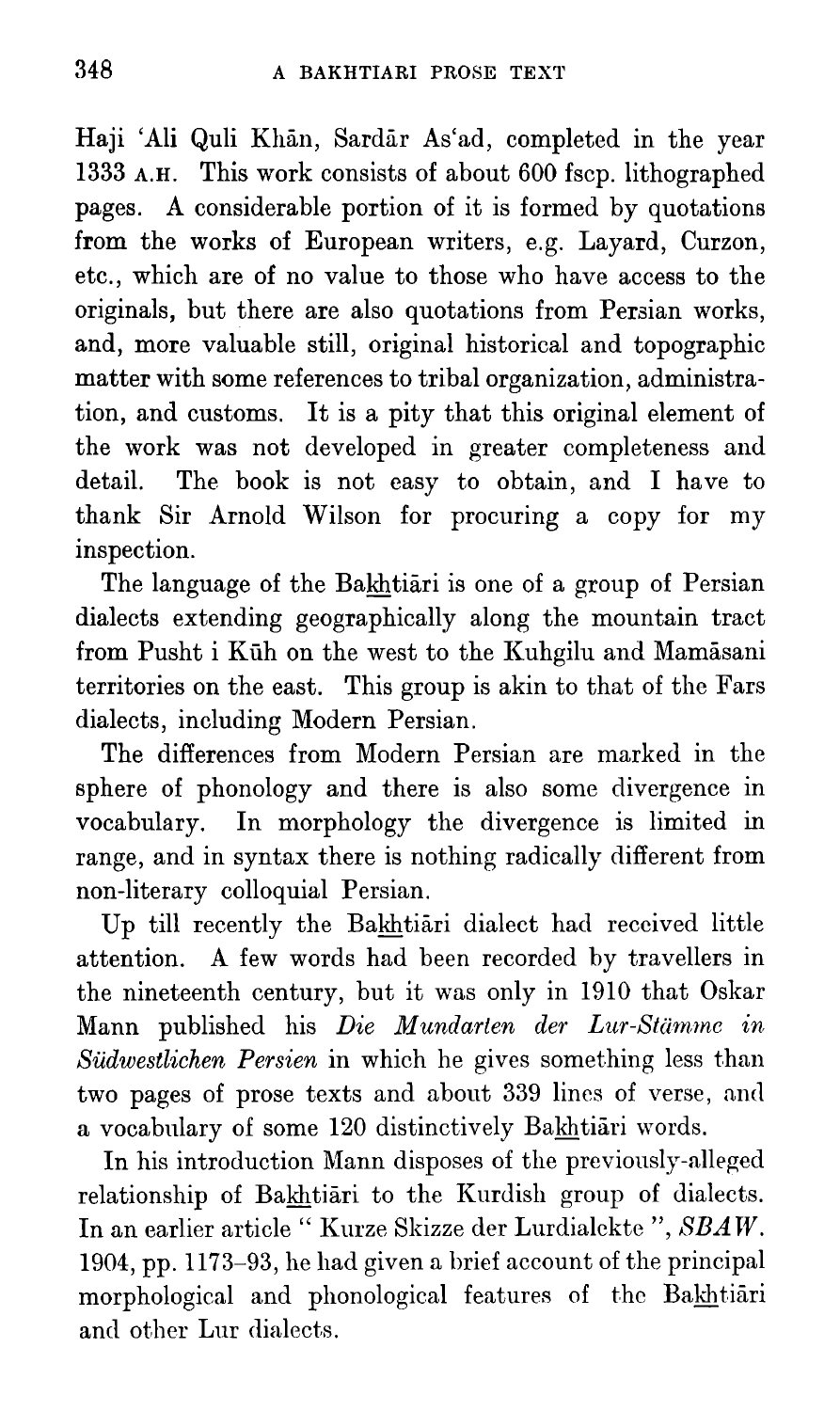In 1922 was published posthumously the third part of V. Zukovski's *Materialy dlya Izučeniya Persidskikh Narečii*, consisting of the "Dialect of the Chaharlang and Haftlang Bakhtiārīs ".

This work contains about 2,000 lines of verse (1,000 *baits)*  with Russian translations, and a complete Bakhtiari-Russian Vocabulary with references to the texts and a Russian-Bakhtiāri index. There are no prose texts.

The material was collected, according to the information of Minorski, in the years 1883-1886. A Bakhtiari note in the book appears to give A.H. 1302 (A.D. 1884) as the date of the translation.

It is much to he regretted that the author, who died in 1918, failed to supply this work with the introduction and commentary which he was so well-qnalified to write. Copies are now diffioult to obtain.

In the Phonology of the Bakhtiari, Badakhshani and *Madnglashti Dia,lects* of Modern *Persian,* Prize Publication Fund, Royal Asiatic Society, 1922, I attempted to carry out a detailed comparison of the sounds of Bakhtiari with those corresponding to them in Modern Persian. This book contains a Bakhtiāri-English Vocabulary of some 1,200 or 1,300 entries, including words used in, but not peculiar to, Bakhtiāri. It was based entirely on materials collected by myself in 1906, 1908, and 1913-14.

This concludes, as far as I know, the record of Bakhtiari material published up to the present time.

It will be noted that while there is a considerable body of verse at the command of those to whom Žukovski's collection is available, the published prose amounts only to some two pages.

Bakhtiāri verse is extremely interesting from various points of view, but owing to archaism, conventionality and obscurity of diction it is not entirely typical of the ordinary spoken language, which is much better represented by modern prose narrative.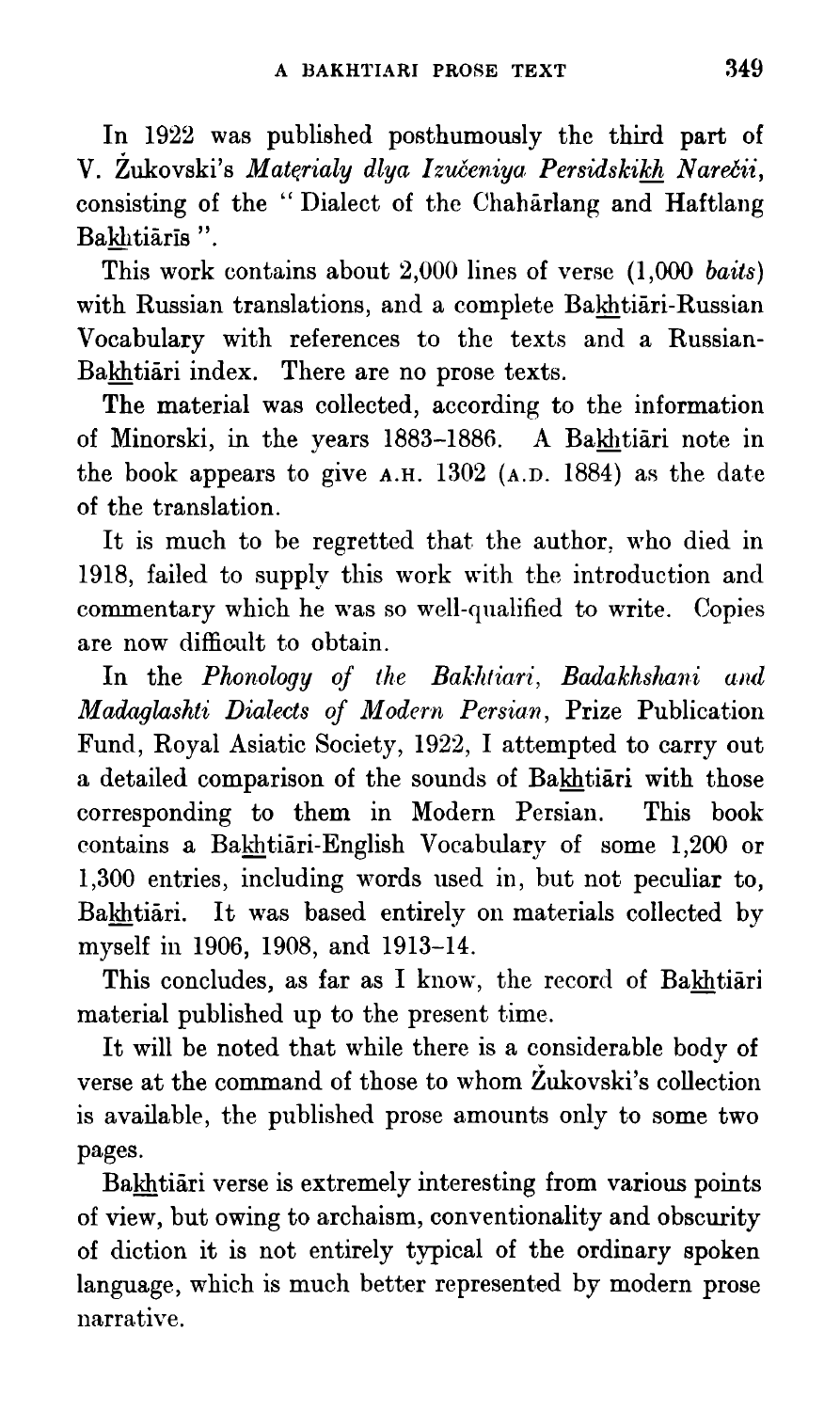In these circumstances the publication of Bakhtiari prose texts cannot be regarded as supererogatory, and any addition to the small existing stock may perhaps be welcomed.

The short text which I print below is a fairly typical sample of a large number which I possess.

It is to be remembered that these texts were taken down from oral communication and that consequently some degree of inconsequence of thought, and clumsiness of expression is to be expected, apart from possible errors of the recorder.

I retain my original system of transcription which is as follows-the illustrations of the sounds are only  $approximate:$ 

The following are the

| $\it Vowels$        |                 |                 |  |  |
|---------------------|-----------------|-----------------|--|--|
| $\bar{a}$ and - $a$ | English father. |                 |  |  |
| $\mathring{a}$      | , ,             | <i>awful.</i>   |  |  |
| $\alpha$            | , ,             | but.            |  |  |
| $\pmb{e}$           | ,               | water.          |  |  |
| à                   | , ,             | cat.            |  |  |
| $\bar{e}$           | French été.     |                 |  |  |
| è                   | English let.    |                 |  |  |
| $\bar{\imath}$      | ,,              | seen.           |  |  |
| $\boldsymbol{i}$    | ,,              | bit.            |  |  |
| $\bar{u}$ and -u    | , ,             | boot.           |  |  |
| $\boldsymbol{u}$    | ,               | put.            |  |  |
| $\bar{o}$ and -0    | , ,             | mote.           |  |  |
| 0                   | , ,             | not.            |  |  |
| $\it ai$            | , ,             | $\mathrm{d}ie.$ |  |  |
| au                  | ,,              | sound.          |  |  |
| $\overline{a}$      | ٠,              | noise.          |  |  |

 $\tilde{e}$ ,  $\tilde{i}$ ,  $\tilde{o}$  are not diphthongal as they tend to be in English. Where a secondary vowel sound is introduced I have represented it by a separate vowel.

 $\bar{a}, \bar{e}, \bar{i}, \bar{u}$  may be longer or shorter forms of the given quality. The following are the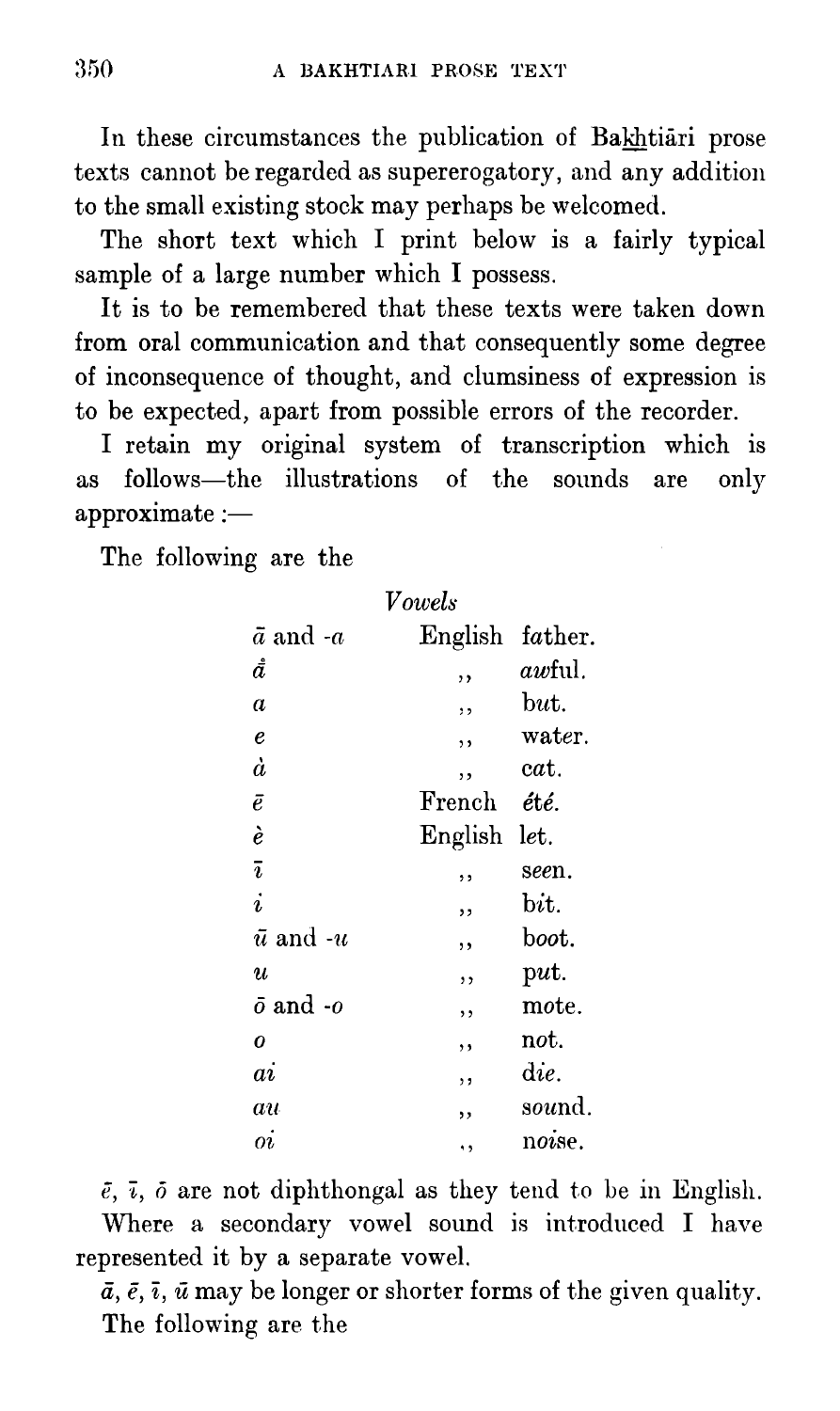| $k, q$ , as in English.               | p, b, w/v, f.            |
|---------------------------------------|--------------------------|
| $x$ , voiceless spirant as in         | $\check{c}$ (church).    |
| Scotch loch.                          | $j$ (judge), $y$ (yard). |
| $\gamma$ , voiced spirant correspond- | $s, \dot{s}$ (shut).     |
| ing to $\chi$ .                       | $z, \zeta$ (pleasure).   |
| $q$ , velar.                          | n, m.                    |
| $t, d$ , as in English.               | l, r, h.                 |
| $\delta$ , voiced spirant as in       |                          |
|                                       |                          |

English that.

The sound represented in the text by  $\bar{u}\tilde{n}$  would, I think, be more correctly expressed as  $\tilde{u}^n$  or sometimes merely  $\tilde{u}$ .

ng followed by a vowel is pronounced nog as in mongrel; otherwise the  $q$  is silent, as in singing.

The following summary statement of some of the characteristic features of Bakhtiari Phonology and Morphology may be of interest and will facilitate the examination of the text.

#### PHONOLOGY

 $[B<sub>X</sub> = Bakhtiāri; Mn. P. = Modern Persian; O.C.P. =$ Ordinary Colloquial Persian.]

# **V**owels

| Mn.P. $\bar{a}$ |                  |                                       |                 | is represented by $B_X$ . $\dot{a}$ and frequently $\delta$ . |  |
|-----------------|------------------|---------------------------------------|-----------------|---------------------------------------------------------------|--|
|                 | $\bar{a}m$ , am  | , ,                                   | , ,             | $\bar{u}m$ , $um$ .                                           |  |
|                 | $\bar{a}n$       | 22                                    | $\mathbf{r}$    | $\bar{u}n, \, \tilde{\bar{u}}, \, \tilde{\bar{v}}.$           |  |
|                 | a                | $\cdot$                               | $\cdot$         | $\overline{e}$ , <i>ai</i> , in a few words.                  |  |
|                 | $-and$           | , ,                                   | , ,             | $-an, -en, -en.$                                              |  |
|                 | ū                | , ,                                   | $\cdot$         | ī                                                             |  |
|                 | $\boldsymbol{u}$ | , ,                                   | $\cdot$ $\cdot$ | $i$ frequently.                                               |  |
|                 |                  | $\tilde{u}$ and $\tilde{o}$ are often | used            |                                                               |  |

indifferently.

# Consonants

Mn.P.  $-q$ - intervocalic frequently represented by B $\chi$ . -y-.  $-d$ - intervocalic frequently represented by B<sub>X</sub>. - $\delta$ - or -y- or disappears.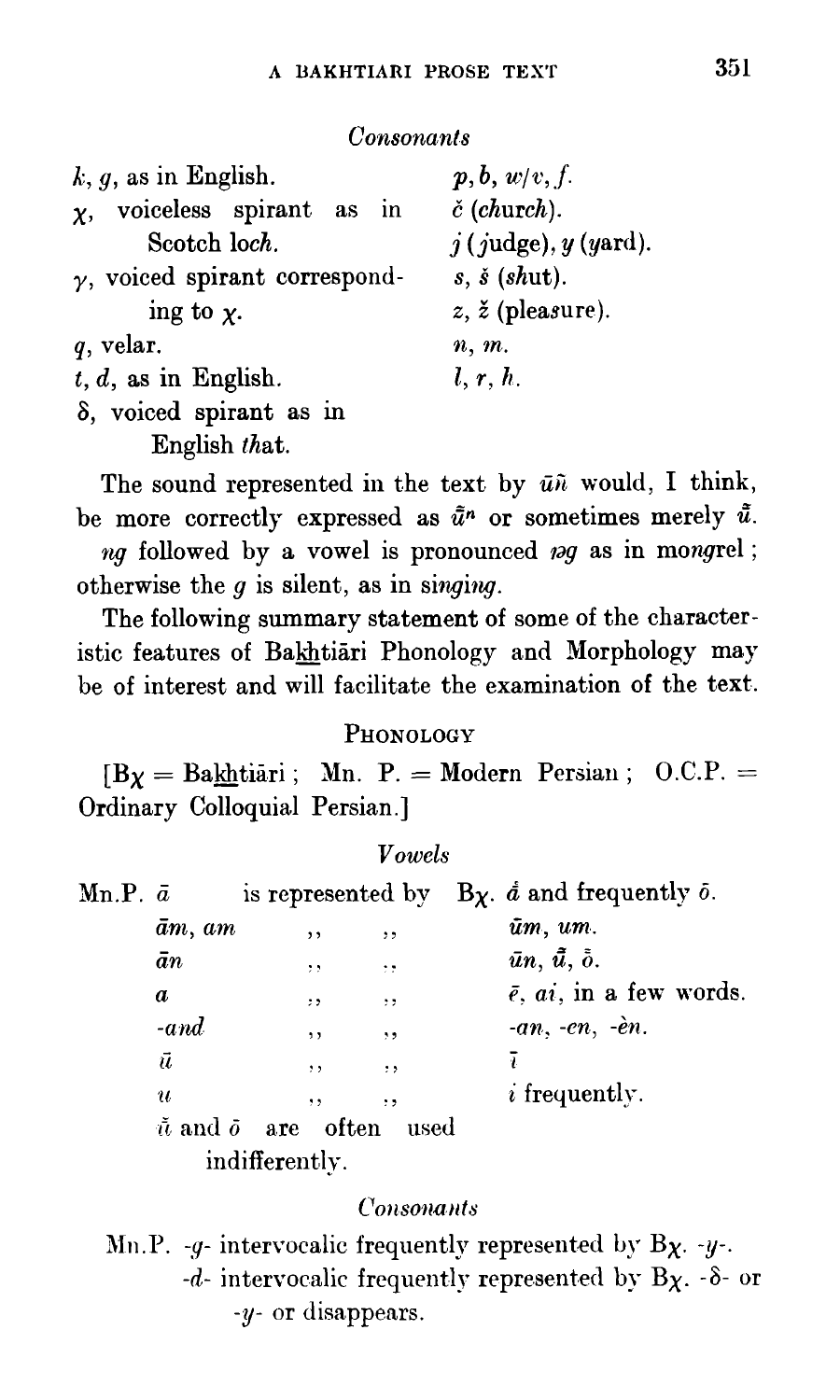```
-d final is frequently dropped.
         -b- intervocalic and sometimes initial, B<sub>X</sub>. -v.
         x- initial, Bx. h-.
         -xt medial and final, B_{\chi}. -hd, -\delta, -d.
         -xm, B_X. -hm, -m.
         -r\chi, -l\chi B\chi. -(h)r, and -(h)l.
         \gamma frequently appears as B<sub>\chi</sub>. q.
         q frequently appears as B_{\chi}. \gamma.
         \bar{a}b\left\{ \text{ appear as } -au. \right.abaf (+ \check{s}, s)ft in giriftan 
               guftan \{ appears as -d, -hd, or -\delta.
               raftan j 
(B_{\chi}. gire\deltaan, gudan, rahdan, and variants.)
        -m- medial in some words, B<sub>X</sub>. -w-, -v-.
```
(This is characteristic also of the Kurdish group, but also occurs in Gabri.)

 $-n$  sometimes takes after it an excrescent d.

**i** appears in some words as s.

 $r$  is sometimes replaced by  $l$ .

In  $B_X$ . *h* frequently appears as an inorganic glide between vowels ; on the other hand Mn.P. intervocalic *-h-* usually disappears in  $B_X$ , the vowels then coalescing.

Examples of these and other phenomena will be found in the Phonology of the Bakhtiāri, Badakhshāni, and Madaglashti Dialects of Modern Persian, R.A.S., 1922.

# MORPHOLOGY

# **Nouns**

Nouns denoting *animate beings* have the plural endings  $-i\tilde{u}\tilde{n}$  and -gal, -gèl, -yèl.

Those denoting *inanimate things* have their plural in  $-\vec{a}$ .

The *Accusative Suffix*, when expressed, is *-a*, *-e* when following a consonant, and  $-a$ ,  $-a$  when following a vowel or  $r$ .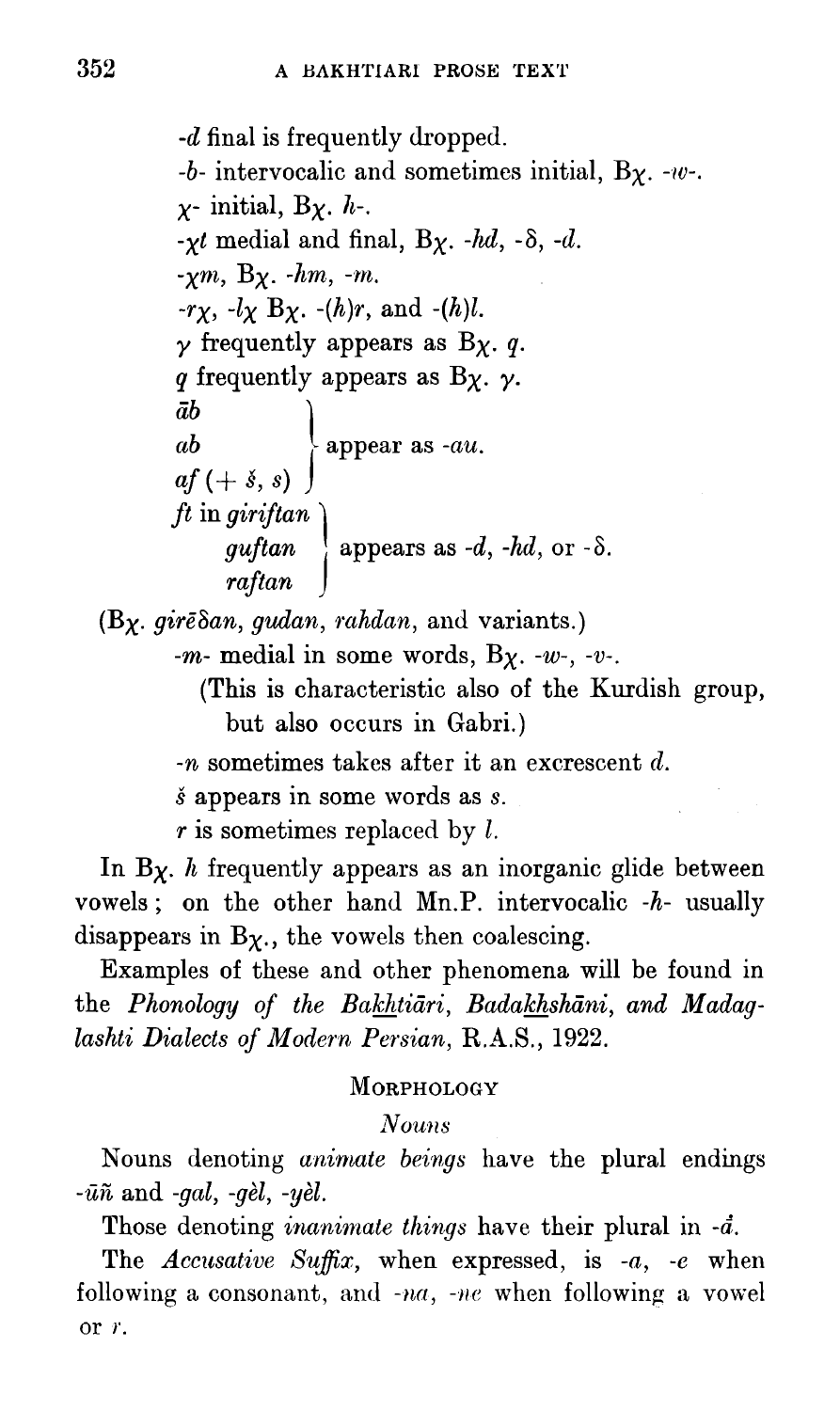When there is a dependent adjective or genitive following, the accusative suffix is attached to it.

The Accusative Suffix is expressed when the noun is determinate, but may also be present when the noun is used indefinitely.

e.g. ya  $d\bar{\partial}l\bar{u}.\bar{e}na$  just " he sought for an old woman".

The *Genitive* is expressed as in Modern Persian by the use of the izafa i,  $\dot{e}$ , e, a—which, however, is often omitted, or is absorbed in a contiguous vowel.

The *Dative* and *Ablative* are produced as in Mn.P. by the use of the prepositions bi for the dat. and  $z\dot{e}$ , iz, az for the abl. respectively.

A noun that is rendered *definite*, as by a demonstrative adjective or pronominal suffix, or which in English would have the definite article, may take a suffix  $-\bar{e}$ , or sometimes  $(-i)k\bar{e}$ ,  $-(i)ka$ .

A noun used *indefinitely*, as in English with the indefinite article, or denoting one unspecified individual with the numeral  $ya(k)$  expressed or implied, may take a suffix  $-\bar{e}$ ,  $-e$ ,  $-i$ ,  $-e$ ,  $e$ .g.  $did\bar{u}.\bar{e} \, d\tilde{a}\tilde{s}t$  " he had a sister ".

This suffix may give the sense of "any", "some": e.g. samerè si't nadårē " it has not any advantage for you ".

Owing to their variable and overlapping forms these suffixes, the  $izafa$ , and also the reduced forms of the Conjunction  $wo$ <sup>&</sup>lt;**4** and ", viz. o, *e,* a are not always easy to distinguish from each other.

The 3rd singular of the enclitic substantive verb "is" is also  $\bar{e}$ ,  $\dot{e}$ ,  $a$ .

# **Pronouns**

The Personal Pronouns are :--

|                              | Sg. 1. mū, mo. | $2.~t\overline{u}, to.$     | 3. $\bar{u}$ , o.              |
|------------------------------|----------------|-----------------------------|--------------------------------|
| Pl. 1. $\bar{i}m\tilde{a}$ . |                | $2. \bar{i}s\dot{\bar{a}}.$ | $3. \bar{u}n\bar{u}\tilde{n}.$ |

The enclitic forms are  $:$   $-$ 

| Sg. 1. $\text{-}um$ . |                               | $2. -it, -at.$              | $3. -is, -as.$                                             |
|-----------------------|-------------------------------|-----------------------------|------------------------------------------------------------|
|                       | Pl. 1. $-m\bar{u}\tilde{n}$ . | $2.1 \tilde{u} \tilde{n}$ . | $3. -s\overline{u}\tilde{n}$ . $-s\overline{o}\tilde{n}$ . |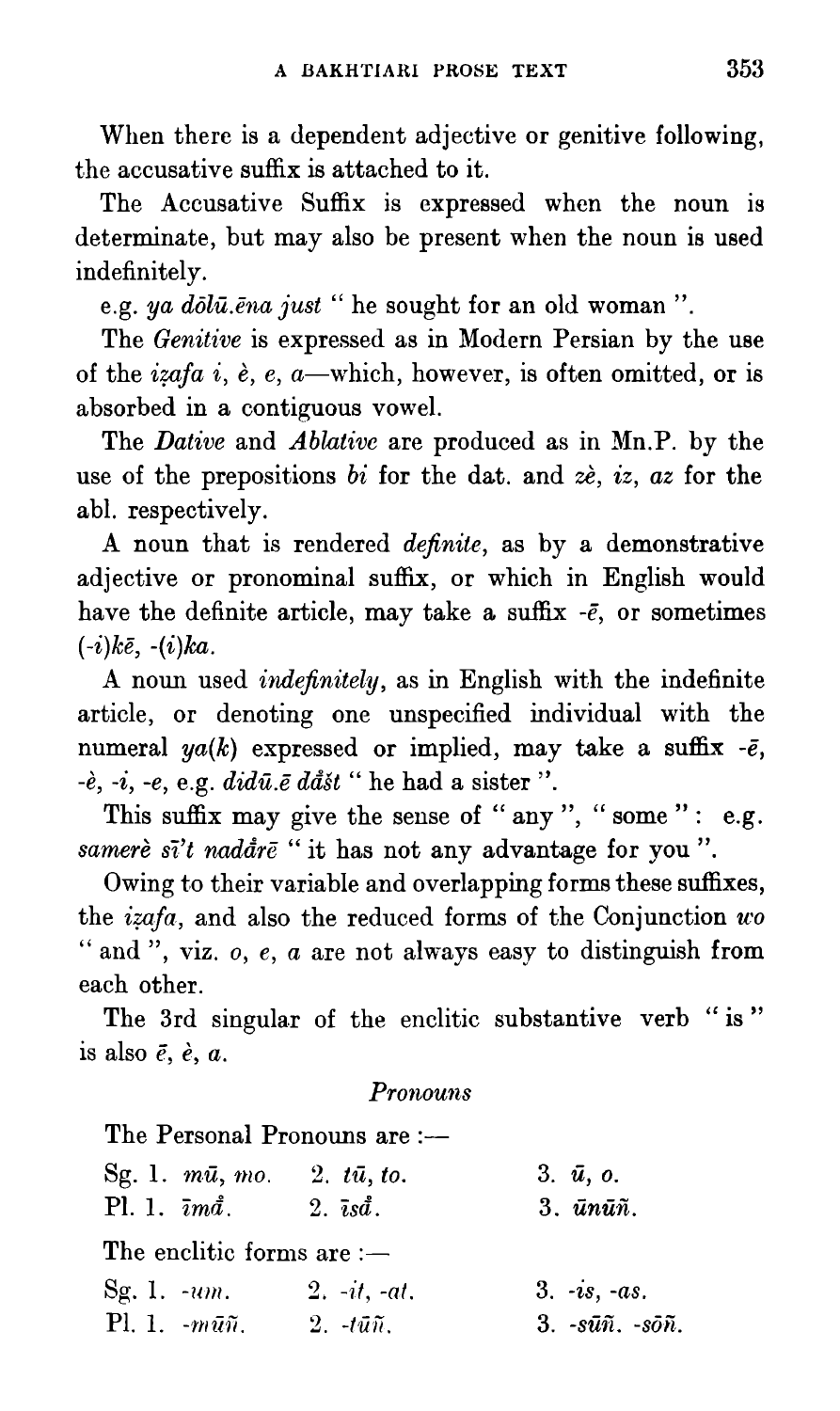| The Demonstratives are $:$ —     |                                      |
|----------------------------------|--------------------------------------|
| Proximate: this:                 |                                      |
| Sg. $y\bar{u}$ , yo.             | Pl. $y\bar{u}n\bar{u}\tilde{n}$ .    |
|                                  | $\bar{\imath}n\bar{\imath}\tilde{n}$ |
| Remoter: that: Sg. $\bar{u}$ , o | PI.<br>$\bar{u}n\bar{u}\tilde{n}$    |

All the forms ending in vowels take the accusative suffix  $-na, ne$ 

 $\overline{i}$  and  $\overline{u}$  are also used as adjectives.

**Verbs** 

|                                    | The Personal Endings are :- |                                   |
|------------------------------------|-----------------------------|-----------------------------------|
| Sg. 1. $\textit{-um}$              | 2. $-\bar{i}$ , $-\bar{e}$  | 3. $-\bar{e}$ , $-\dot{e}$ , $-a$ |
| Pl. 1. $\overline{\cdot}$ <i>m</i> | $2. -in$                    | 3. $-an, -en, -en$                |

As in Mn.P. the 3rd sing. preterite is the simple form of the past base without any personal ending.

The Prefix with the present and imperfect indicative is:  $i-$ , è- in place of the Mn.P.  $m\overline{i}$ -

The Present also does duty for the future.

The Perfect is formed by suffixing  $-\bar{e}$  to the various forms of the Preterite.

The Pluperfect as in Mn.P. consists of the past participle followed by the various persons of the past tense of bidan  $(Mn.P. būdan)$ , but it is not common in ordinary narrative.

The construction with the past tenses of transitive verbs is active as in Mn.P., but the past participle may also be used as a passive participle.

The forms of the Enclitic Substantive Verb are identical with the personal endings given above, but when they are affixed to a word ending with a vowel they take an initial  $n$ - in the singular.

Thus:  $1. -num$  $2 - n\bar{\iota}$  $3. -n\bar{e}$ e.g. mål i tunum " I am thy property ".

The same probably holds good of the plural.

The Mn.P. hast-, negative nist- "be, exist " is represented by Bx. hèd-, hè  $\delta$ - and nē.i $\delta$ -.

The Mn.P. sudan " to become", does not occur in  $B_X$ .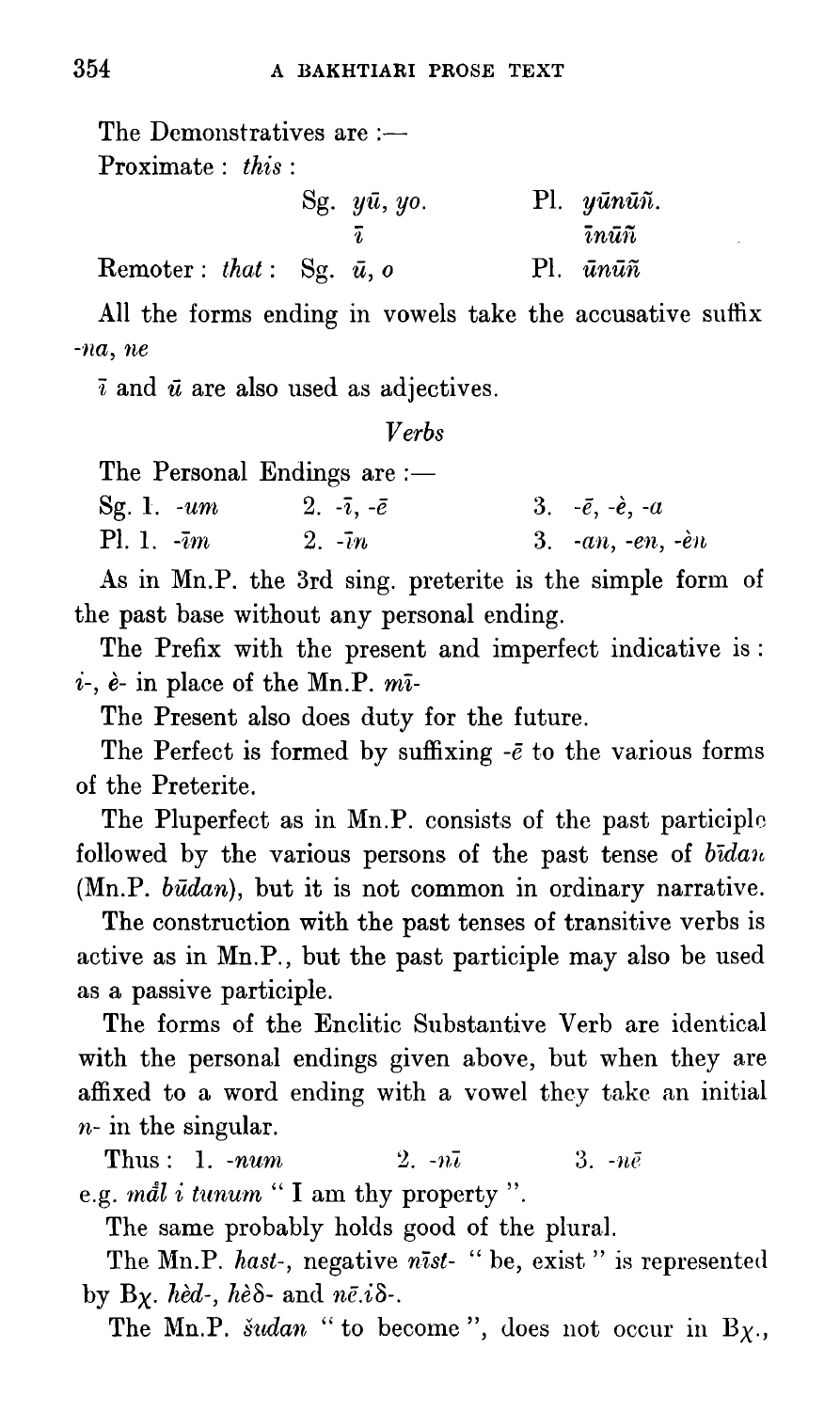and its place is taken by  $w\bar{o}$  *i* bidan ( $w\bar{a}$ -,  $w\bar{a}$ -) pres. base:  $w\bar{o}$  *i*  $b\bar{u}(h)$ -, and sometimes by the simple  $b\bar{u}$ dan,  $b\bar{u}(h)$ -.

Mn.P. bāšam, etc., is replaced by the Pres. subj. of bidan, viz. būhum. etc.

The Infinitive ending *-istan* is common in  $B_{\chi}$ , replacing the Mn.P.  $-*ida*n$ .

So : B $\chi$ . tersistan " to be afraid ", Mn.P. tersīdan.

There are a few Transitive Verbs with the infinitive in -nīdan corresponding to Mn.P. -ānīdan or -āndan, e.g. :-

Bx. čårnīdan " to graze " (cattle) Mn.P. čarān(ī)dan jumnidan " to shake" jumbānīdan

The same infinitive suffix also appears in some Intransitive  $Verbs :=$ 

> e.g. By. qurumnidan " to thunder" and side.  $j\bar{i}k\bar{n}$ *idan* " to cheep"

# Hikå<sup>a</sup>t i Zan o Havū.

Šaxsē az tå.ifa Dīnārūñ du zēna dāšt, yekī az tāfa Sihīd yèkī az tâfa Gūrū.ī kē mahalsuñ Gūrū.ī ba Šēhmin, Sihīd ba Fålè. Zen' i Sihīd qyapter bīd, Gūrū.i kučīrter. Mērike Gūrū.īna bēšter ixast. Ya rūz gud: "Ai Gulistūñ!  $mo$ tune qalavē ixo"m, amā tū qāvil nē.idī." Gud: "Čitaur?"  $\overline{5}$ Gud: "Herčē ba tu igohum gūš nē.igirī. Waxtī kē gūsindūnmūñ iyåhen ser a dūñ tū zīter wurē bidūšsuñ kē ū zēna na wuristē, wa xut ham havīr ya šūlwā kē dārīm rāst bikun. Mo az ū zēna galavē itersum. To dīdī dōrī ba mo dād. Az laj i to munè ikušē." Gulistūñ ham gud: "Ba min e tē.um! Herče 10 tu igūhī gūš igirum." Šaursūñ kerden. Dī.er herčē mēra's iquδ, hamū kår ikerd. Zēna gyapa xårij wō ibīd. Az qazå Gulistūñ bača ba iškam wō ibīd. Bād az noh màh avē.id ser i på. Fišnådan, måmåča avaid. Zangèl jam wō ibīdan. Yek kurrē Xudā bè's karāmat kèrd. Ismas nahādan ba Kunārī. 15 Bād iz čan sål gyap wō ibīdē. Kē do sè sål wō ibīd nåz ba ū ikerdan. (Nåz ba kuras ikerdan) wa bōzī ikerdan. Zēna gyapa gud : "  $Xo^v$ , ī mēra mune dī er nē ixo. Wā yek firgē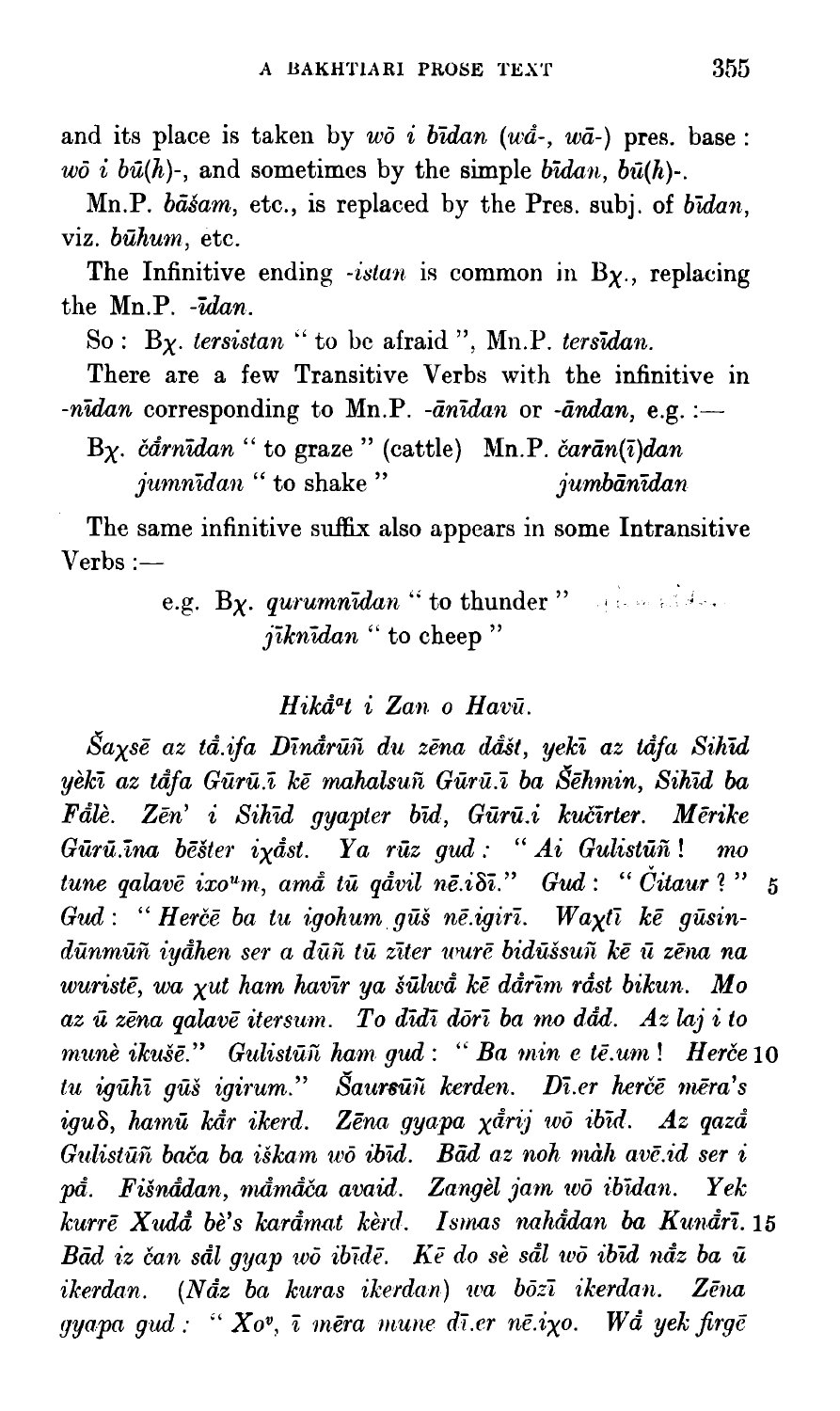20 Avaidan ya ruz šūluđ dū nahådan ser a čåla. Wuriståd på<sup>e</sup> Sau tai'm nē.ixausē; hama tai ū zēnē ixausē."  $\boldsymbol{b}$ ukunum.

- hūr. Yè tī mērgyī .đ az gaubāzūñ istaida bīd, yuna dāst qoiyum kèrda, rēdsūñ min e šūluvi, nihádas pēš a mērika. Tá terist zi's xard Raad just e haivūñas. Ba koh dorī aser kerd, hālis be yak xerd. Bang i mål kerd kē: "Bī.åhīn, muna biwerīn." Pursīdan: 25 Avaidan, kerdinas ba kūl, burdanas ba hōña.
- $``\check{C}it\bar{e}$ ?"  $Gud:$  "Herčē bīd min e šūlwádū $\gamma$  xerdum." Mürist kerd. Du sè tå lihåf vandan wur ri's. Tå do så.at tau kerd. Zè nū dah rūz dī.er vast, bād az dàh rūz xu wō ibīd, amå mērgyi.åna xerdè bīd. Kušinda na bīd. Ádam e majhūl
- ū zēna, hamītaur igyašt. Hålå īmå igūhīm kē ba hēčī ddamē az miyūñ iberē.  $\bar{U}$  zēnana  $\chi$ us o kurase judā kerdan. Rā<sup>a</sup>dan ze pai kār <sub>X</sub>usūñ. Kunāri wā dā's o bau.ūs  $30$  ikunē. Pī. i faqēra majhūl kèrd. Dī. $er$  ne ba kår i ī zēna i $\chi$ ard, ådam na wå bi qaul i zan raftår bukunē, kē zan wafå na dårē, na ba kår i
	- $35$  ser i yèk manden. Ayer kē her dōña jūr i yak i $\chi$ åst ī derde Yèkīne izad bukunē, yakīna izad nakunē, yō bad kārī.a. Pašīmūñ nē.izaid bè's. Wō.istī jūr i yèk xátirsūñ buxō.ē; na xást. wō ibīd, ke : " Sī če ī kårē kerdum, kè sadama buxurum ? " Šau o rūz majhūl bīd, inišast hamōčō. Kundrī gyap wō ibīd.
- $\sum_{i=1}^{n} a_i$ 40 Kištakårē kerd. Umūrsūñ iguzašt. Ya dafa urå bå hergyèl bår iberī būñ ? Terī yè tī bidīmūñ ? " Zēnikē gud : " ai<br>hōña xaråb ! I gazer wilingår na bū. Rasm i Baxtī.årī yū rā<sup>a</sup>d ser a au. Dīd yèk tīl i zanē ser a au bīd. Au ruft bi mašk.  $B\grave{e}$ 's gud : "Terī buzyèl idūšī ? Terī serase binūšī ? Terī
	- 45 nē.iδ kē to her gō.ē dilat ixō buxurī. Ayer kē gyaugèlum bifahmen kē tū ī herfå ba mu zaidī, tåza dah nafer imīrē. Birau bistūñ. Tū jåhili, fām nadārī. Xaiyāl nakunī kē Ba arwā bau.um! kë ayer kë ya dafa di.er z'i herfå bizanin ba hamiñ zēnè wa mo mēr'um.' Gyaugèlum bimīran! yak zēnē oh,
- Ayer kē Sad 50 berd mazg i serat e ba dahūñat ivanum.  $T u_{\chi}$ m i to her'umē." tuman šīrbōhī dåd. Dō8er i tåt'is e istaid, xaili såhav daulat Bunyád kerd ba jallávkest. Ixerid, iferov8, yane merdum bifāman jang e qāl ibūhē. U waxt rā<sup>a</sup>d tai tāt'is. Kunarī tai xus xaiyal kerd kē dil e qafil xuv igō. uo ibid.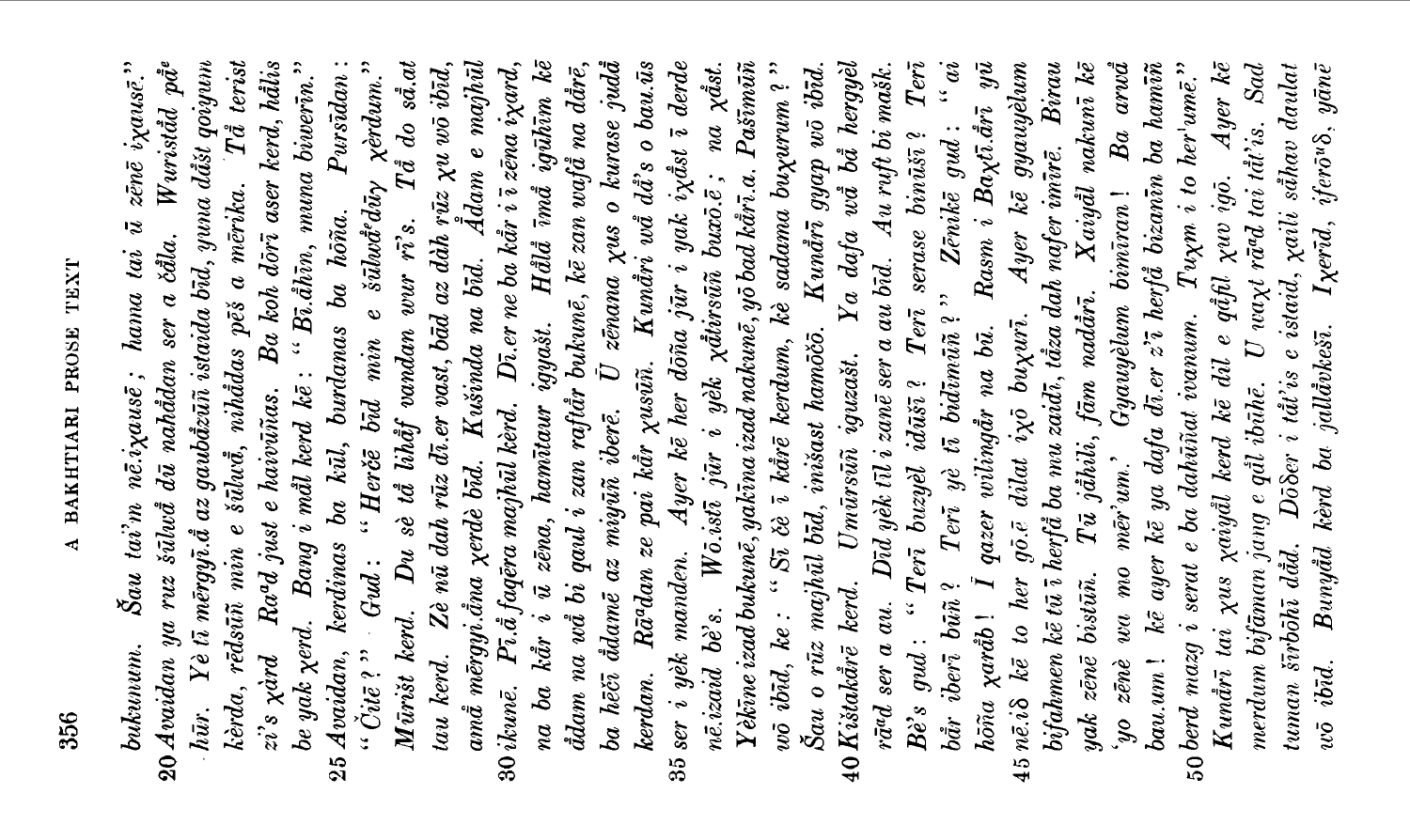kuuwa ixerīd, šīšak kē wō ibīdan iferō.udsūñ. Baxtis ham 55  $\bar{0}$ vērd ; do kur gīris  $\bar{0}$ vēd az dō $\delta$ er i tåt'is. Ismase nahād Ūli, *o* y'llci di.er Mahniul. z d6 *tdrm* bu ya **dhm** wi?rdstifi. ~Sako *ba andåza hazår hõña hèden az tåfa Dinårūn, kē az hamū nū* ber på wō ibīdan. Ism e tå<sup>a</sup>fasuñ,  $\tilde{A}$ lī Mahmīdī merdum igōhen. Nagd germsēr Sūsin mahal dåren. Ailāg Pā i Tauwa Döverar. 60

Tamõm wõ ibid

#### Notes **on** Text

havū, habbū, a co-wife in a polygynous household.  $\phi$ 

1. Din.drzili, usually Dinbtini *(2,* **j6.3).** one of the four main tribal divisions of the Haftlang Bahtiari, of which the Sihid (بسهد) and Gūrū.i are sections.

The other three main tribes are the Dūraki, Babadi, and Bedarwand (i.e. Baxti.arwand).

- 3. *gyap* and *kučir* correspond in meaning to Mn.P. *buzurg* and  $ku\tilde{c}ik$ .
	- $m\bar{e}$ rike :  $m\bar{e}$ ra " husband ". The suffix  $-(i)ka$ ,  $-(i)ke$ ,  $-(i)k\bar{e}$  here and frequently has the force of the definite article " the husband ", cf. 1. 22 and  $z\bar{e}nik\bar{e}$ , 1. 43.
- 4.  $G\bar{u}\bar{r}\bar{u}.\bar{v}\bar{u} = na$ ,  $\bar{v}\bar{e}$ ,  $\bar{v}\bar{e}$  is the form of the Accusative suffix when following a vowel cf. " tune ", 1. 5. Following a consonant it is  $-a$ ,  $-e$ , cp.  $\bar{u}$   $z\bar{e}na$ -na  $\chi u\bar{s}$

*o* kurase jud& kerdan, 1. **33.** 

 $i\chi$ *dst* ) 3rd sing. imperfect ) here " to love ".

 $i\chi o^u m \int 1$ st sing. present  $\int$  of  $\chi$ dstan " to desire, wish ",

5. qalavē, qalava " very, very much ", Ar.P.  $\gamma$ alaba which is not, as far as I know, used in colloquial Persian, but is found in Paraci with the meaning "many, much, very ", v. Morgenstierne, Indo-Iranian. Frontier Languages, vol. i, 1929, p. 255.

 $q\ddot{a}vil$ , Mn.P.  $q\ddot{a}bil$  " competent, worthy ".

 $n\bar{\epsilon}i\delta\bar{\epsilon}$ , Mn.P. nisti, cf. n $\bar{\epsilon}i\delta$ , 1.45, and hèden, 1.58.

<sup>7.</sup> *iyathen*, Mn.P. mī.āyand.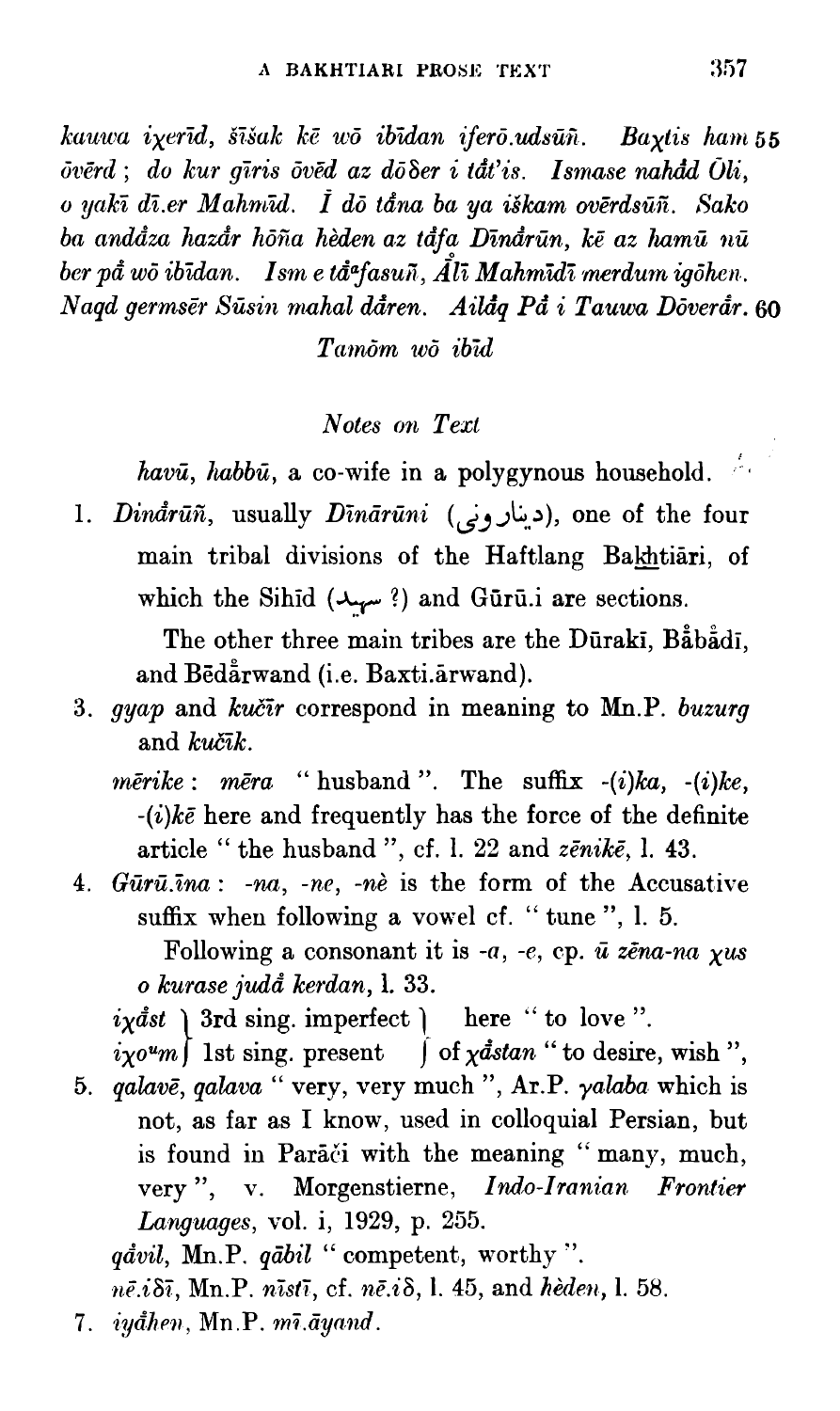zīter, Mn.P. zūdter. The comparative is often used with practically the same force as the positive.

9. wuriste  $\frac{1}{2}$  3rd sing. pres. subj.  $\frac{1}{2}$  of wuristatian

Which corresponds in sense to Mn.P. berx<sup>v</sup>astan (berx $\bar{i}z$ -). But it seems often to denote merely "to proceed to " do something, " to set about " an action.  $\gamma ut = \gamma u \, du$ ; havīr =  $\gamma a \, m \, \bar{i} r$ ; šūlwa $\dot{a} = \dot{s} \, \bar{u} r \, b \, \bar{a}$ .  $d\tilde{o}\tilde{r}\tilde{i} = d\tilde{a}r\tilde{u}.$ 

- 10. *mune* = mara acc. of mu, mo " I ", cf. ll. 18, 24. The future is expressed in  $B_{\chi}$ , by  $iku \check{s} \tilde{e} = m \bar{\imath} k u \check{s} a d$ the present tense.
	- $min$  e tē.um = miyān i čašmam. In ordinary Persian simply  $\check{c}a\check{s}m$  !
- šaursūñ kerdan " they took counsel with each other ".  $11.$ mašwarat bā ham dīgar kerdand.

The  $s\bar{u}\tilde{n}$  (=  $-\dot{s}\bar{a}n$ ) here looks very like the agential pronoun which is found in some dialects, e.g. Gabri, but this construction certainly does not occur in  $B_{\chi}$ . as a regular or recognized phenomenon.

Cf. Gabri ( $iv\bar{e}$ ) so  $v\bar{o}t$  " they said ".

 $d\overline{\iota}.er = d\overline{\iota}qar.$ 

12.  $quapa$  the  $-a$  here is equivalent to the definite article: " the senior wife".

*wō ibīd* (also  $w\hat{a}$ -,  $w\hat{a}$ -) = *sud* " (she) became ".

- 13. ave.id ser i på :  $av\bar{e}$ .id =  $\bar{a}mad$ . This phrase is regularly used of a woman when child-birth is imminent.
- 14. fišnådan = firistädand. Pres. base -fišn-. zangèl: -gèl, -gal, -gyèl, -yèl is a common plural suffix with nouns denoting animate beings. Cf. hergyèl, l. 40, and buzyèl, l. 42.
- 15.  $kurr\tilde{e}$ :  $kur + \tilde{e} =$  " a son ".
- 16.  $w\bar{\sigma}$  ibide, 3rd sing. perfect.

The text seems confused:  $b\bar{a}d$  iz ...  $w\bar{o}$  ibide should probably follow bozi ikerdan and not ba kuras *ikerdan* should be struck out as redundant.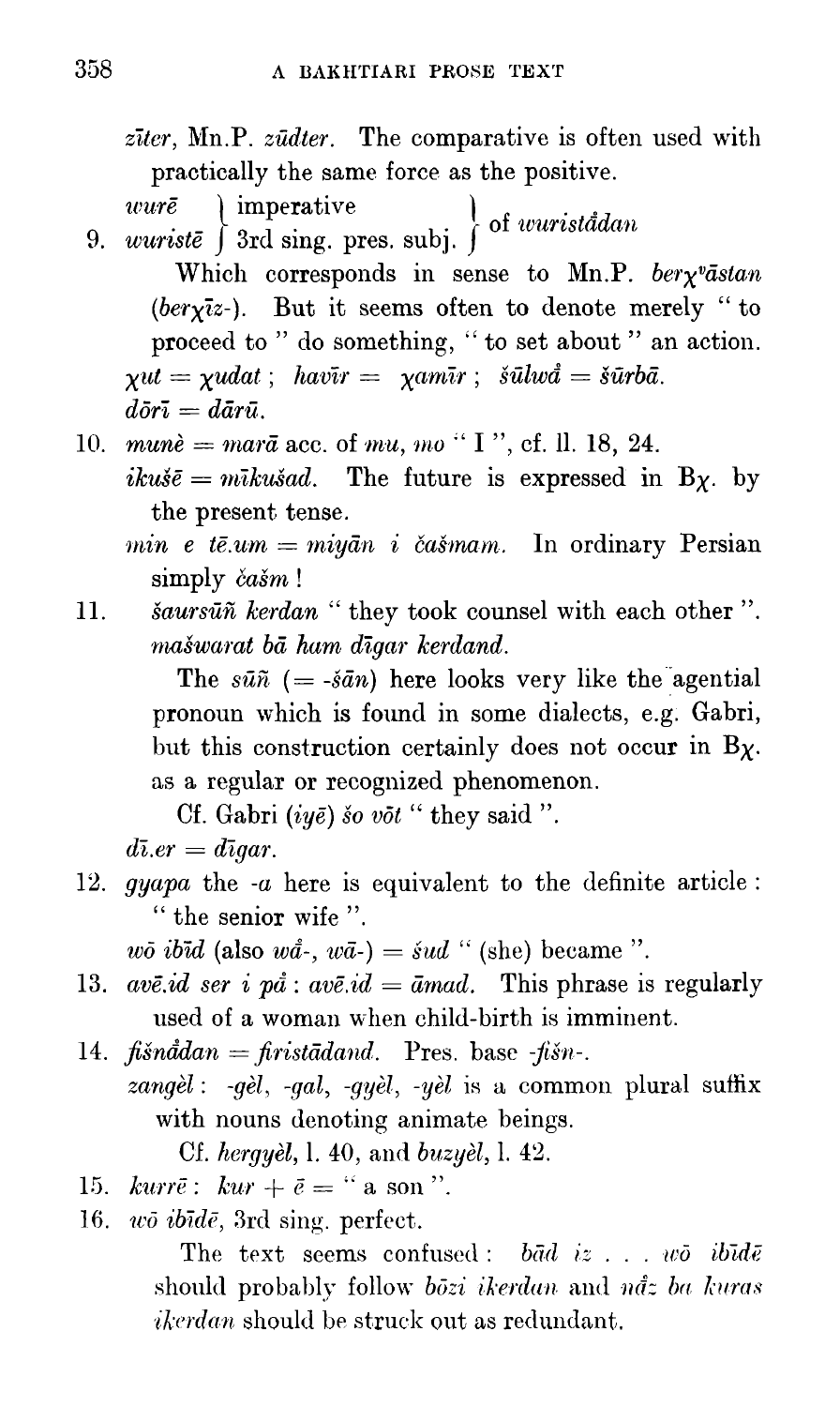18.  $\chi v^* = \chi \bar{u}b$ .  $n\bar{e}.i$ **y** $o = nam\bar{i}$ **y** $\bar{v}\bar{a}had$ .  $w\ddot{a}$  yek firqē bukunum = bāyad yak fikrī bikunam, cf. na wå . . . bukunē. 1. 32.  $tai =$ " in " or " to, the presence of (a person)". 20.  $availan = \bar{a}madand$ , but here at most means "they proceed to (set) . . ." Probably the sense is: "it happened that they . . ." *šūlwā dū*, a dish made of rice, water, and sour milk  $(d\bar{u}\gamma)$ . Etymologically  $\delta$ ullud is identical with  $\delta$ urba. čåla "camp fireplace", a hole made in the ground with stones placed round three sides of it. *wuristad*  $p\ddot{a}$ ... "got up (and went) to ..." 21.  $h\bar{u}r = \gamma \bar{u}r$ . yè tī " a little "; yak kamī, yak  $x$ urda.i.  $m\bar{e}rgyi.\bar{d}$  " a kind of drug" (dawa) given to an unloving husband whom it makes go mad.  $gyi.\dot{a}$  is perhaps  $giy\ddot{a}h$  " grass, herb ", and mer may be mēra "husband".  $qaub\ddot{a}z =$  Mn.P. kaulī. *istaida bīd* : plup. of *istēdan* pres. base *iston-*, *istun-* " to take", " to get". Mn.P. sitāndan, cf. bistūñ, l. 47. *yuna* acc. of  $yu$ ,  $yo$  " this ", cf. ll. 44, 48.  $qoiqum = q\bar{a}qim$  "concealed". 22. rēdsū $\tilde{n} = r\tilde{\imath} \chi t \tilde{\imath} \tilde{a} n$ .  $t\ddot{a}$  terist zi's  $x\dot{a}$  id : teristan pres. base -ter- " to be able "  $x\dot{a}rd = \text{ordinary Persian } xurd$  " As far as he was able, he ate of it", i.e. " he ate his fill ". 23.  $r\bar{a}^{d}d$  just  $e$ ... = raft ba just o ju.i... hålis ba yak yerd = OCP hālaš bāham yurd. 24.  $b\bar{i}.\hat{d}h\bar{i}n = bi.\bar{a}\bar{y}\bar{i}d$ . Note the 2nd pl. ending in  $-\bar{i}n$ , which is regular in  $B_X$ . and is a characteristic of the Kurdish dialects. It also occurs elsewhere as in Kermani and

Samnāni.

26.  $\check{c}i\check{t}\bar{e}$  ?  $=\check{c}i+at+e$  " what to thee is ?"

359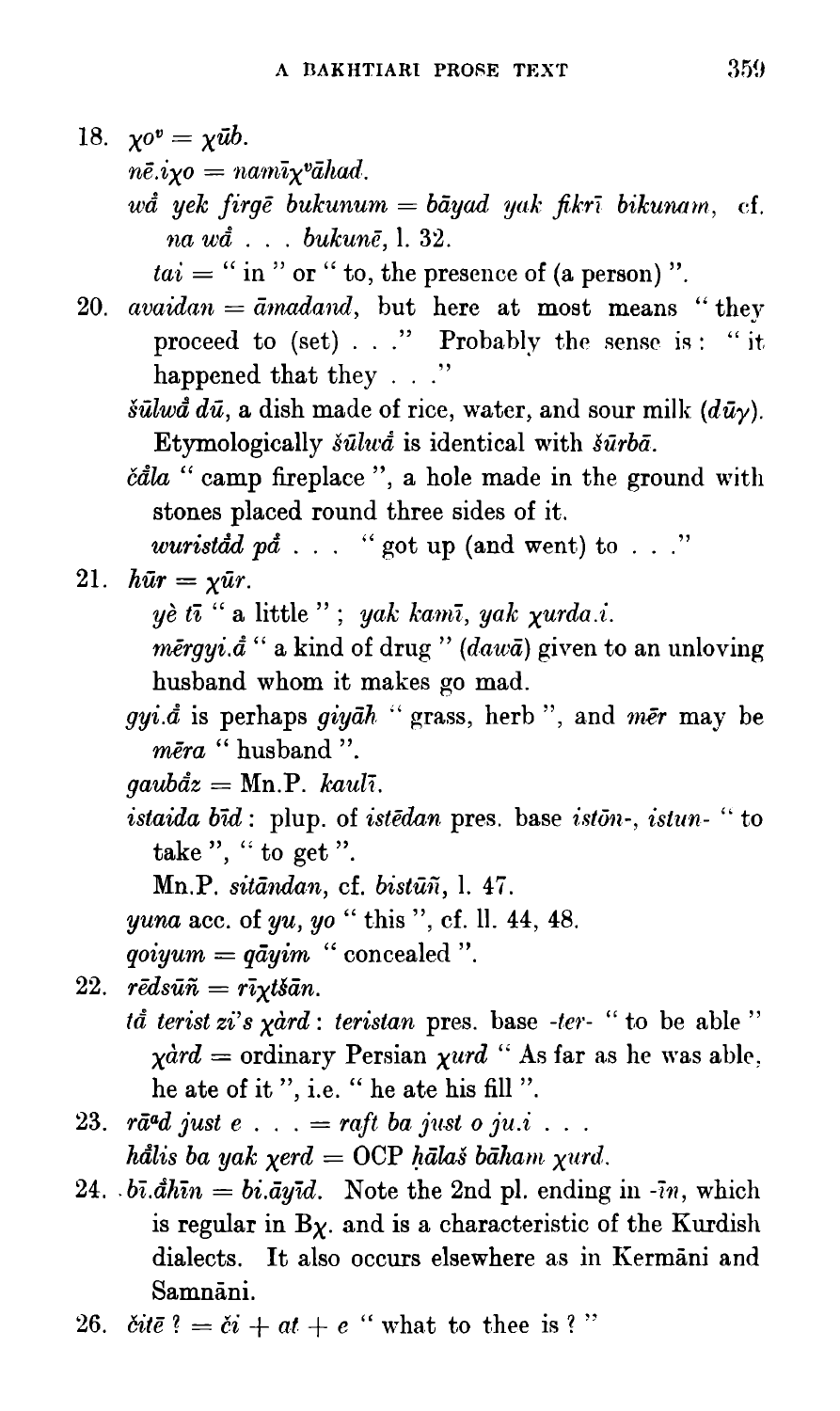- 27.  $m\overline{u}$ rišt = larz. vandan : vandan pres. base van-, vèn "to throw", cf. ivanum, l. 50. Cf. Gabri vanodmūn. wur rī's OCP. rūyaš.
- 28.  $z\dot{e} n\bar{u} =$  "afresh", "again". The meaning is apparently that *after* the fever he was laid up for ten days. vast is equivalent to Mn.P. uftad. The root is no doubt similarly pat-.
- 29.  $majh\bar{u}l$  explained as  $d\bar{u}w\bar{u}n$ , but apparently means "imbecile" rather than "mad".
- 30. pi.å denotes an "ordinary tribesman".
- 32. Such anti-woman reflections are not infrequent in Bakhtiāri stories, which appear to be man-made.
- $d\mathring{a}$  " mother "; bau, bau. $\bar{u}$  " father ".  $34<sub>1</sub>$
- 35. ayer ke for the ordinary Persian ager, cf. ll. 45, 49, 51. Similarly in Khowar as a borrowed word ager ki.
- 36.  $w\overline{o}.ist\overline{i}$  " he ought to have ". The past of  $w\overline{a}$ , Mn.P. bāyast.
- 37. izad = 'izzat.

- 38.  $s\overline{i}$  " for ", " on account of ", Mn.P. berā.i.
- 39. hamočo "that same place", uču, očo, etc. "there",  $\vec{i}$  cu " here ".
- 40.  $w\bar{a}$  bå the usual B<sub>X</sub>. equivalent of Mn.P. bā "with", " along with ".

For wå alone, vide l. 34, wå då's.

*herquel*, pl. of  $her = Mn.P.$   $\gamma ar$  " donkey ".

- 41.  $t\bar{u}$  i zanē " a young married woman", as opposed to an unmarried girl.
	- au ruft probably for au iruft "she was sweeping", i.e. "scooping up", "water" into the mouth of a waterskin.
- 42. bè's OCP. bi + aš, bèš.
	- terī 2nd sing. pres. without prefix of teristan " to be able", cf. 1. 22.

The dependent verb is normally put in the pres. subj. with the prefix  $bi-$ . In this passage the indic. prefix

 $a = ast.$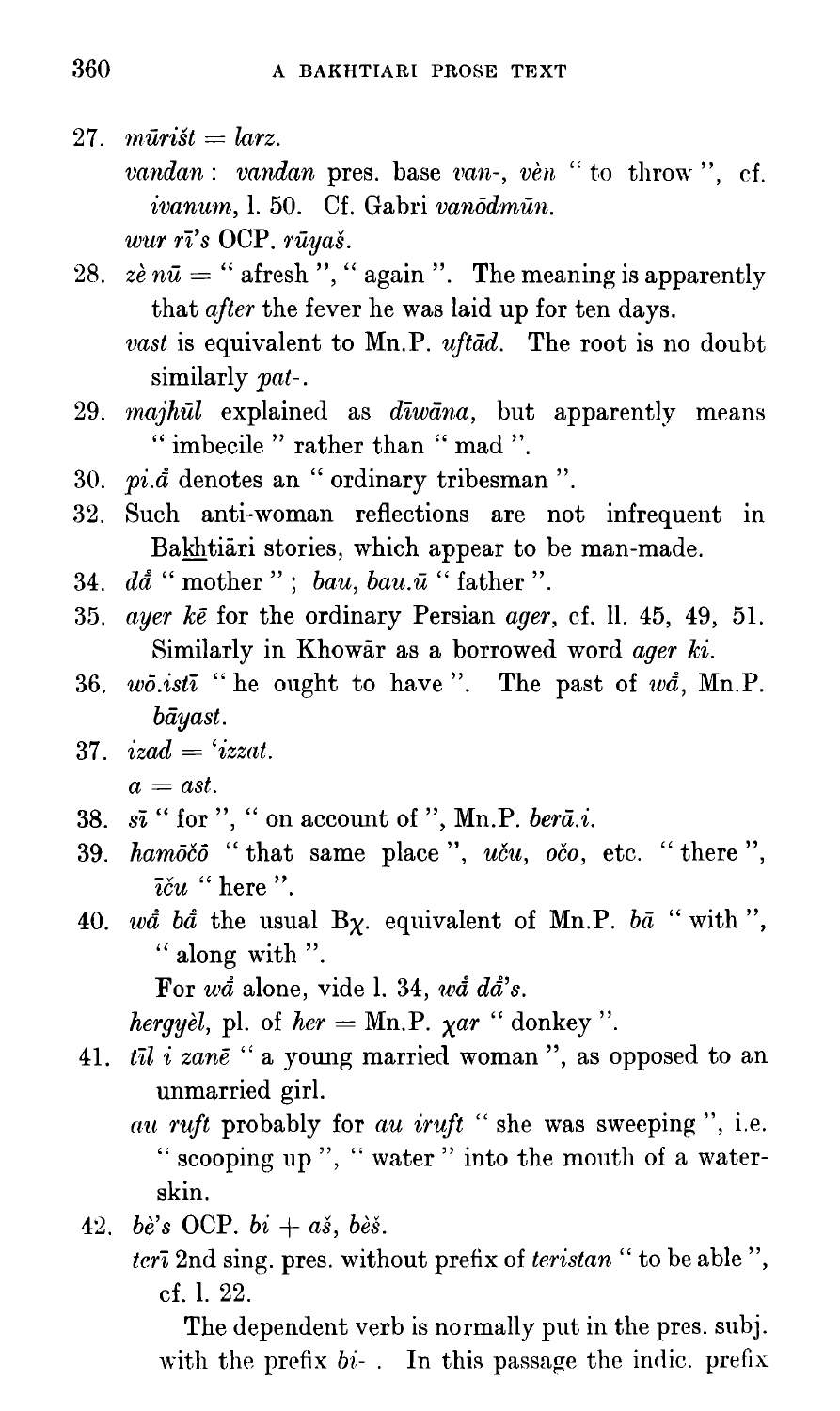*i*- in *idust* and *ibert* is peculiar. It will be noted that

in these cases the preceding word ends in a consonant,. This rhymed and obscure speech probably presents some archaic " double entendre ". **<sup>I</sup>**

- 43.  $y\dot{e}$   $t\bar{i}$ , cf. 1. 21, here and similarly in another text seems to be a euphemism for " sexual gratification ".
- **44.** *qazar* Ar.P. " *qadr* ". *wilingår* glossed " herza ". Perhaps  $wil + ang\bar{a}r$  " loose imagination ".
- 47.  $$ " youth"; " young, immature".
- 50. *berd* is the regular  $B_X$ . word for "stone". *mazg* = **mayz.** This forcible expression occurs elsewhere and is no doubt based on the actual experience of people who frequently indulge in Homeric conflicts with stones.

 $herum = Ar. Pers. *harām*.$ 

- 51.  $q\hat{a}$ *fil* Ar. Pers.  $\gamma \hat{a}$ *fil.*
- *52. jay* e *qdl: e* is here for *wa,* o " and ". It frequently represents the *igfa,* and it is often difficult to be sure which it is.
	- $t\ddot{a}t'$  *is* :  $t\dot{a}ta =$  " father's brother ". The marriage of the children of brothers appears to be the normal thing among the Bakhtiari.
- **53.** *STrb6hi* " the **milk** price ", a payment made by the bridegroom to the bride's father before marriage, supposed to be on account of the mother's milk on which the girl was reared. The word appears in various forms ending in  $-\overline{i}$ , and also as  $\delta \overline{i}$ *rbaha*<sup> $\delta$ </sup> ( $\delta \overline{i}$ *r* + *baha*<sup> $\delta$ </sup>). The change of  $-\vec{a}$  to  $-\vec{i}$  is peculiar.

 $s\ddot{a}hav = s\ddot{a}hib.$ 

- **54.** *jalldv* " young stock ", **1** to **2** years old. The term is used of sheep, bulls, goats.  $i$ *fer* $\bar{\sigma}^u\delta$  = Mn.P. *m* $\bar{i}$ *fer* $\bar{u}$ <sub>X</sub>*t*.
- **55.** *kauwa,* lamb, one year old or less.  $bayt$ *is*  $\bar{o}v\bar{e}rd$  *:*  $\bar{o}v\bar{e}rd = \bar{a}ward$ *.*

I cannot corroborate this curious idiom by other instances of its use.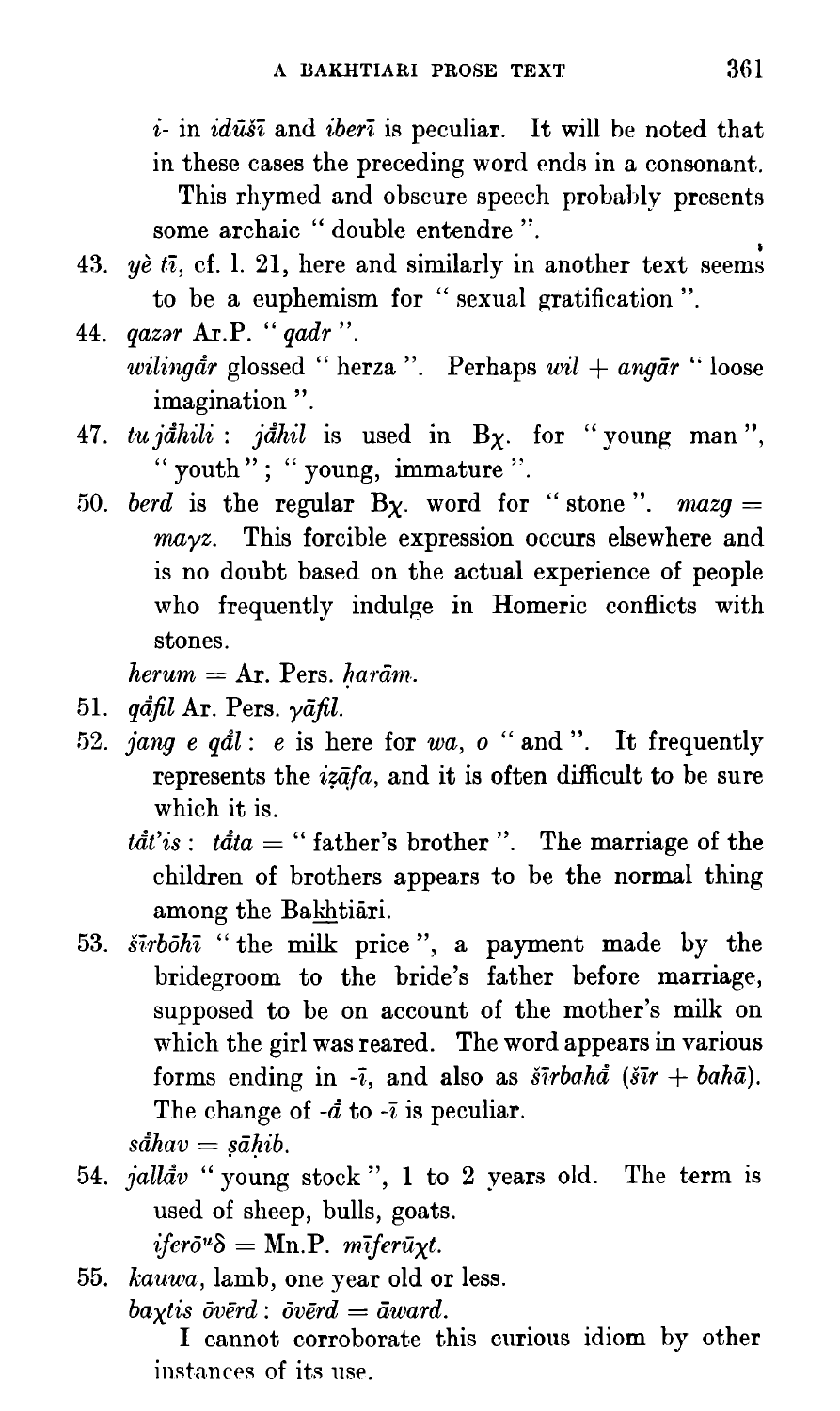- 56.  $\overline{O}l\overline{i}$  and 1.59.  $\overline{Al}i$  (not 'Ali). The tribal name is written نالي محمودی in the '' Kitāb i Tārī $x$  i Ba $\chi$ ti.ārī.''
- 57. ba ya iškam ovērdsūñ, i.e. " they were twins ", B<sub>x</sub>.  $\sum_i$  *jumū*.  $sako = "now".$

60. nnqd OCP. naqdan.  $a$ ilå $q = y\bar{e}l\bar{a}x$ ,  $y\bar{e}l\bar{a}q$ . Tauwa  $\overrightarrow{D}overar$ : tauwa = " cliff". dōverår, dōberår = " a kind of eagle ". cf. Phillott, s.v. " eagle " and Steingass s.v. du birādarān.

#### **TRANSLATION**

The Story of the Wife and her Partner

A man of the Dinaruni Tribe had two wives. One from the Sihid section and one from the Gūrū.i. The Gūrū.i have their quarters at Shēmin, and the Sihid at Fālè.

The Sihid wife was the senior and the Gūrū.i the junior. The husband loved the Gūrū.i best.

One day he said to her : " O Gulistun, I love you very much but you don't deserve it." " How ? " said she. " You pay no attention to anything I say. When our sheep come in to the milking-place you must get up and milk them quickly before the other wife gets up, and do you too prepare the dough or soup we have. I am very much afraid of the other wife, you have seen how she gave me poison. Out of jealousy of you she will kill me."

" On my eyes be it," said Gulistūn, " I shall pay attention to everything you say."

They took counsel together, and thereafter she did every thing exactly as her husband said. The elder wife was kept, out of things.

As it chanced Gulistun conceived and after nine months she was confined. They sent off and a midwife came and the women-folk assembled. God bestowed on her a boy and they named him Kunāri.

After some years he had grown big. When he was two or three years old they fondled him and played with him.

The senior wife said : "Good, this husband no longer loves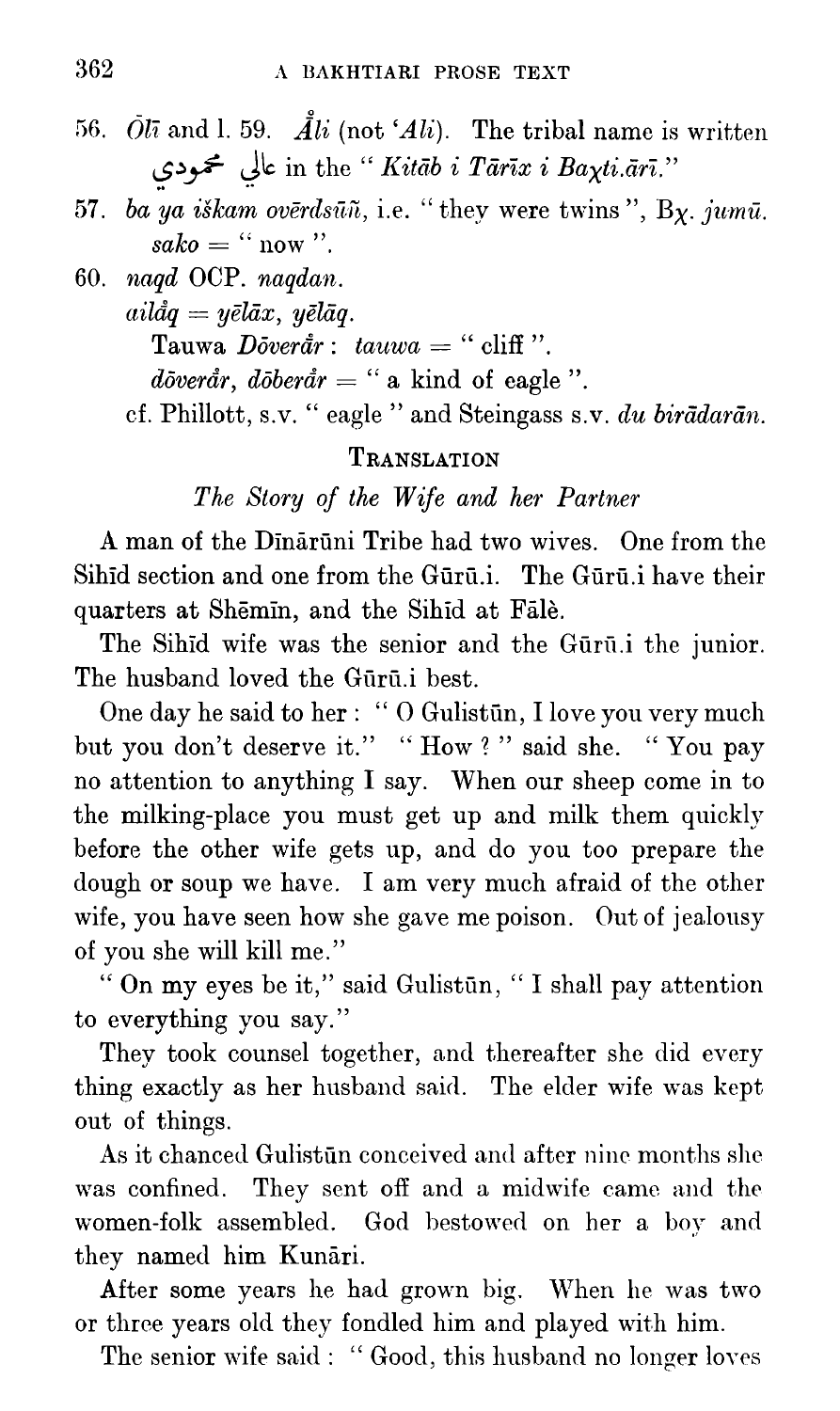me. I must think what is to be done. He does not sleep with me at night, he always sleeps with that woman."

They came one day and put some "  $sh\bar{u}l\bar{w}\bar{a}d\bar{u}gh$ " on the fire to cook. Then she got up and sent to the saddle-bag (in which) she kept hidden **a** little " *mErgy?a* " she had got from the gypsies.

She poured it into the  $sh\bar{u}lw\bar{a}$ , and placed the latter before her husband. He ate his fill of it. Then he went off to look for his cattle. Up on the hill the drug took effect, and he was taken ill.

He shouted out to the camp : " Come and carry me down." They came and took him up on their backs, and carried him to his home.

They asked : " What's the matter with you ? " He said : " Whatever it was I ate it in the shulwa dugh."

He began to shiver, and they threw two or three quilts over him. For two hours he had fever. Then again for another ten days he was prostrated.

At the end of the ten days he recovered, but he had eaten the  $m\bar{e}rgy i\bar{a}$ . It was not mortal, but it makes one go off one's head, and it made this poor man an imbecile.

After that he was of no use either to the one wife or to the other, and in this state he continued to go about.

Now we say that a man should not act on what a woman says, for woman is faithless, for no reason at all she destroys a man.

They ejected that wife, herself and her son. They went off about their own business.

Kunāri and his mother and father remained together.

If the man had loved both wives alike this suffering would not have come upon him. He ought to have loved them alike, but he did not. To honour one wife and not to honour the other is a bad thing.

The man repented (what he had done, and said) : " Why did I do this thing, so that I (now) suffer misfortune ? "

Night and day he was out of his mind and (in that state) he continued to dwell there.

**JRAS. APRIL 1930. 24**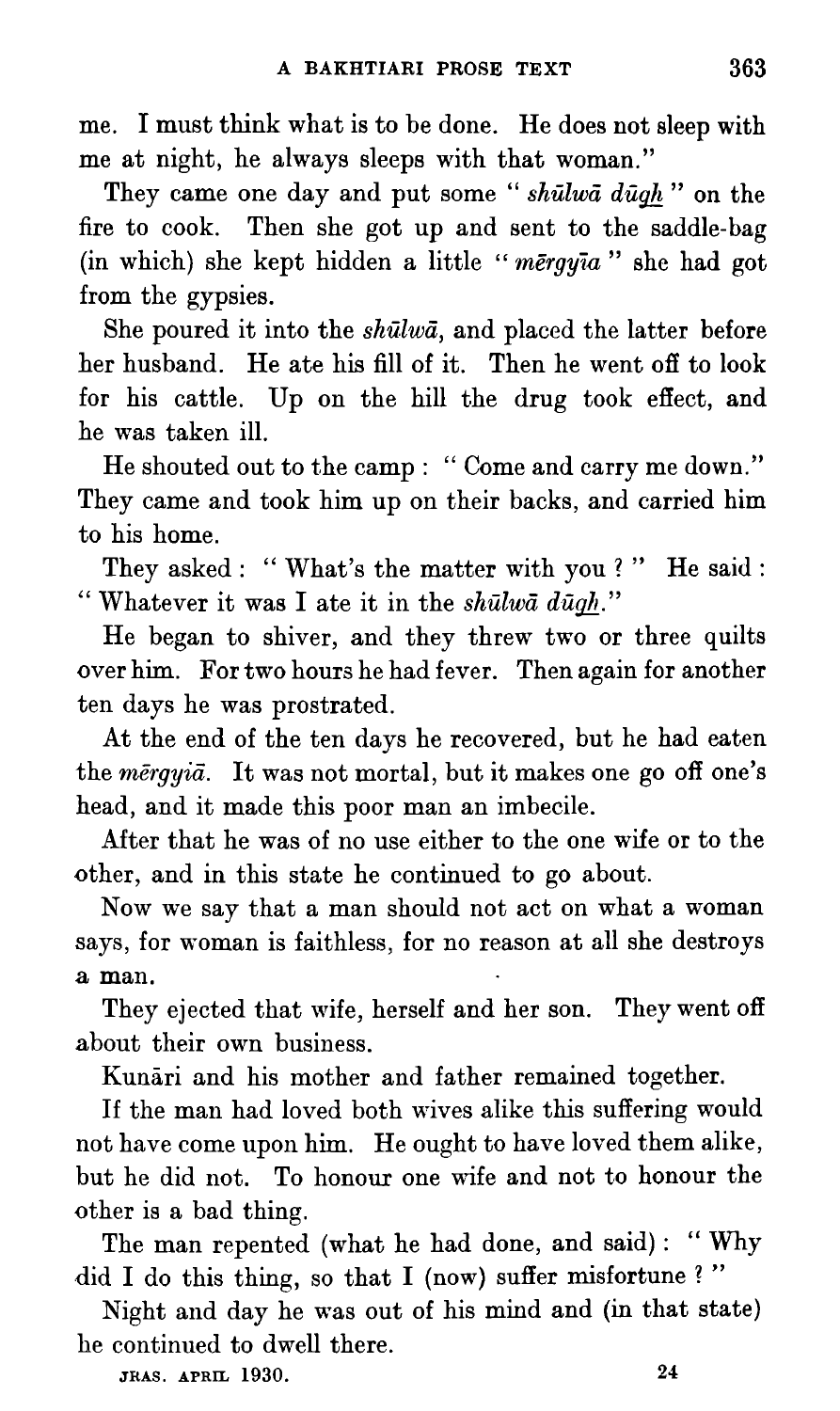Kunāri grew up. He tilled the land. (And so) their affairs went on.

(It chanced that) he went once with the donkeys to the water-side and there he saw a young married woman. She was filling water into a *mashk*. He spoke to her and said: " Can you milk goats ? Can you eat their heads ? Can you carry a load up on to the roof ? Can you give me a little something?"

The woman replied : " Ah, ruin on your house ! Do not be so abandoned. It is not the custom of the Bakhtiari that you should eat all the filth your heart desires. If my brothers were to know that you had said such things to me straightway ten men would die. Go and get yourself a wife. You are a mere boy and have no sense. Don't go thinking ' she is a woman and I am a man '. Death to my brothers ! By the soul of my father (I swear) that if ever again you say such things to me I'll dash your brains into your mouth with this stone here ! You are of bastard birth."

Kunari thought to himself : " She is right in calling me thoughtless. If people come to know this there will be strife and quarrelling."

Thereupon he went off to his paternal uncle. He gave him 100 tumāns as bride-price and took his uncle's daughter (to wife).

In course of time he became possessed of much wealth. He took to stock-rearing. He kept buying and selling, that is, he bought yearling lambs and sold them when they were two years old.

His fortune prospered. He had two sons by his uncle's daughter. He called the one Ali and the other Mahmid.

She gave birth to these two at one time.

Now there are about 1,000 houses of the Dinaruni Tribe who have come into existence in this way. People call their tribe the Ali Mahmidi.

At the present time they have their winter quarters at Süsin, and their summer quarters at Pā i Tauwa i Dōverār.

*The Story* is *Ended.*